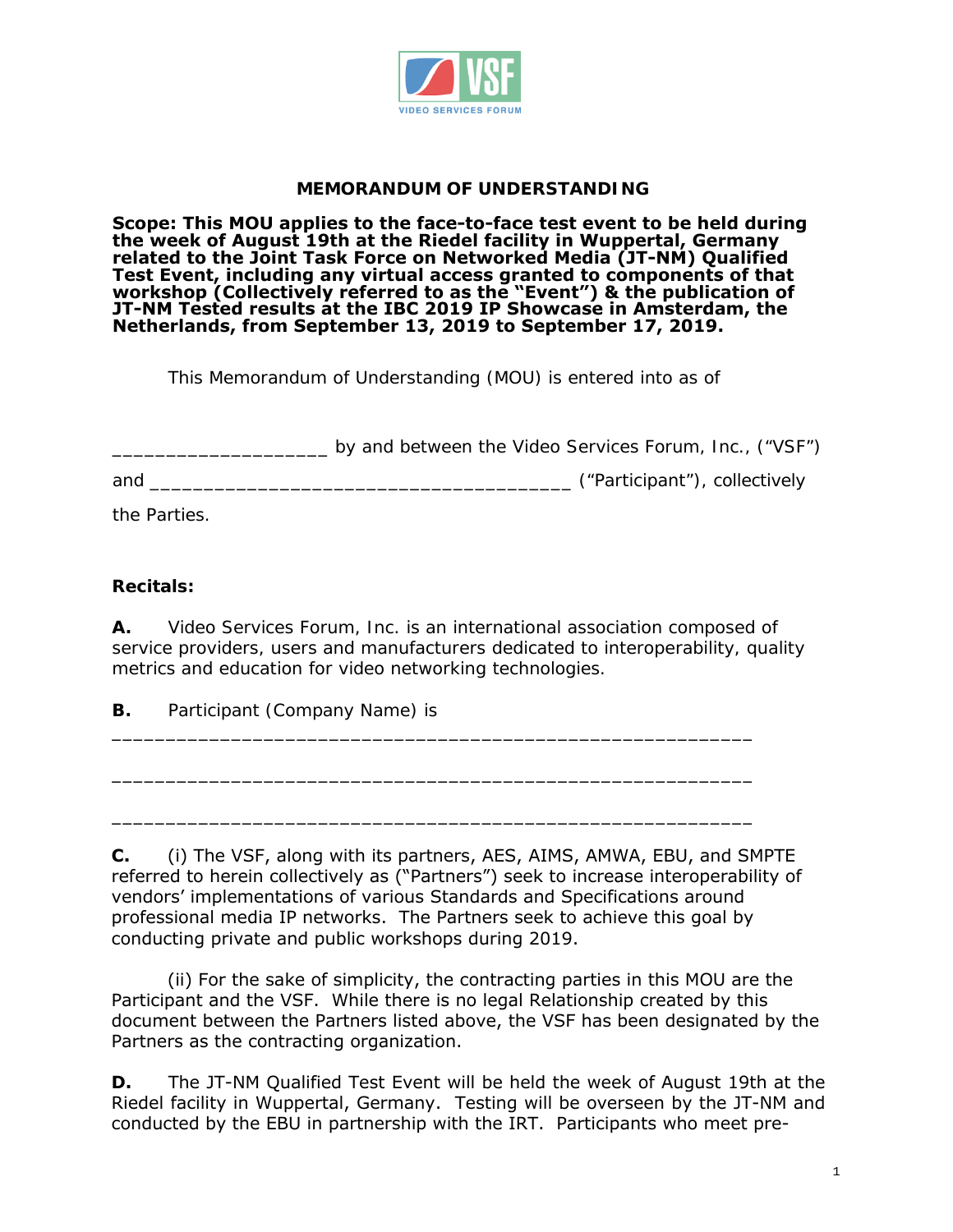convention. published criteria will be granted the right to certain benefits during the IBC 2019

## **In consideration of the benefits anticipated from entering into this MOU, the Parties agree as follows:**

**1. Eligibility** In order to take part in this Workshop, the Participant must be a member in good standing and an active participant of one or more of the following organizations (Please check all that apply):



#### **2. [To Sign and return this MOU to Bob Ruhl \(bob.ruhl1@verizon.net\)](mailto:bob.ruhl1@verizon.net) by June 28, 2019** and to provide the requested sign-up information, specifically with regard to what equipment they would like to submit for testing.

**3. Terms** Each Event Participant agrees to the following:

(a) Partners Issue Press Releases – The Partners may issue press releases and announcements before and after the Event.

(b) Limited Release of Test Results - Partners will only release test results that have been approved by the JT-NM technical committee, specifically in the form of the JT-NM Tested Catalog as formally released to the public.

(c) Opt-out Policy. It is the responsibility of each Event Participant to specify their company's Designated Representative, someone with the authority to review the company's test results and determine whether or not the company should opt out of the formally published results. The JT-NM will provide a Google Docs spreadsheet where each Event Participant can enter the name, title and contact information of their Designated Representative.

On the Monday following the completion of the Test Event (Monday, August 26th), the JT-NM will send an Opt-out form to the Designated Representative from each Event Participant. If an Event Participant wishes to opt-out of the publicly facing JT-NM Catalog, the Event Participant has until 5:00pm CET the following week, Wednesday, Sept 4th to return the signed Opt-out form to [bob.ruhl1@verizon.net](mailto:bob.ruhl1@verizon.net) in order to remove mention of specific products from the public-facing JT-NM Test Catalog. The JT-NM is not responsible for Opt-out form communications which do not reach Bob Ruhl by the above deadline.

(d) Limitation on Event information which can be shared. Event Participants agree to share only information available publicly in the JT-NM Test Catalog, and to only share such information after the JT-NM Test Catalog has been published on the [jt-nm.org/jt](http://jt-nm.org/jt-nm_tested)[nm\\_tested](http://jt-nm.org/jt-nm_tested) website.

(e) Usage of JT-NM Tested Badges – Event Participants who are published in the JT-NM Catalog for this Test Event will be given JT-NM Tested badges for display at IBC 2019. In addition to displaying these badges on the IBC show floor, the badges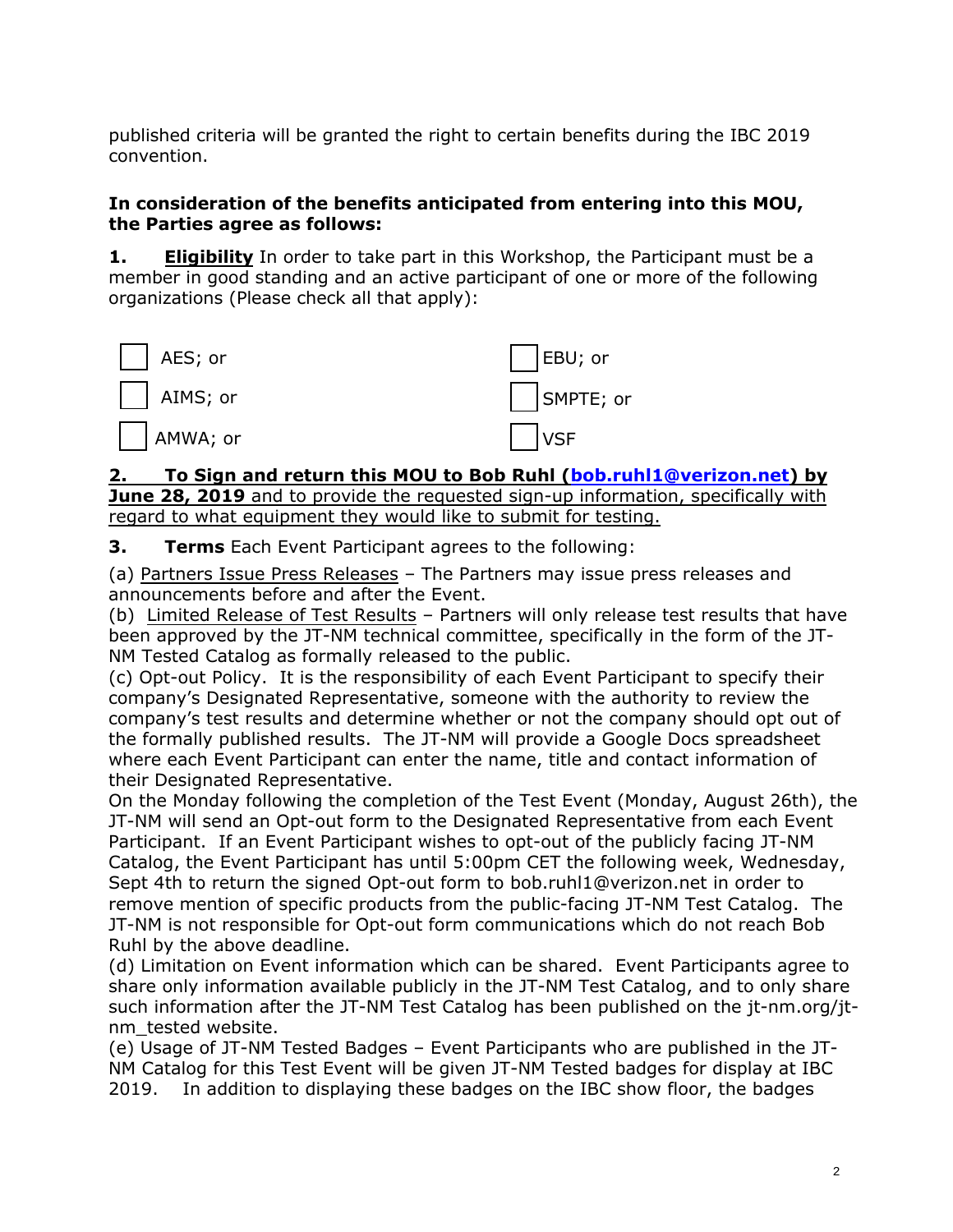may be used in other marketing materials of the Event Participant provided that one of the following notifications is included with such materials:

• "For more details on the JT-NM Tested program at IBC 2019 and its test results please see to [http://jt-nm.org/jt-nm\\_tested.](http://jt-nm.org/jt-nm_tested)"

## OR

"Sponsored by the JT-NM and administered by the EBU and IRT  $-$  two top European technical bodies — the JT-NM Tested program offers prospective purchasers of IP based equipment greater, more documented insight into how vendor equipment aligns to the SMPTE ST 2110, SMPTE ST 2059 standards and the JT-NM TR-1001-1 and AMWA NMOS IS-04 & IS-05 specifications. Vendors who submitted equipment to be tested and agreed to make their results public are listed, with their products' test results in the JT-NM Tested catalog which is publicly available at the IP Showcase booth at IBC 2019 and at [http://jt-nm.org/jt](http://jt-nm.org/jt-nm_tested)[nm\\_tested.](http://jt-nm.org/jt-nm_tested) This catalog provides transparency, describing the test criteria and testing methodology, as well as the hardware and software versions of the products that were tested. While JT-NM Tested is not a certification program, it will provide a snapshot in time of how vendor equipment aligns to key parts of SMPTE standards and the JT-NM TR-1001-1 and NMOS specifications, providing prospective purchasers and users with a reference as they begin their equipment evaluation and qualification process."

## (f) No claim of certification or compatibility

Event Participants must not make claims that their products are "certified", "compatible", or make other similar claims in relation to any Standards or Specifications of any Partner or third party based on the results of this Event. This MOU does not grant any right or license for Participant to use any registered or unregistered trademark or certification mark of any Partner or third party. (g) Claim of interoperability or non-interoperability –Event Participants may not claim that another Event Participant is non-compliant or make other such statements based upon the results of this Event. Event Participants may not comment on difficulties of other Event Participants or on observations of a negative nature regarding the technical performance of another Participant's equipment. (h) No distribution of content – Participants may not distribute or use video and/or audio content that is made available as a result of this Event for any reason outside of the scope of this MOU.

# (i) Results available to Event coordination committees

Event Participants agree that detailed results will be available to JT-NM Event coordination committees to aid them in preparation for future public interoperability demonstrations. Such details shall not be released to the public.

## (j) Participant Equipment Damage

As a condition of participation in the events covered by this MOU, Participant agrees that the Partners shall not be liable for damage to any Participants' equipment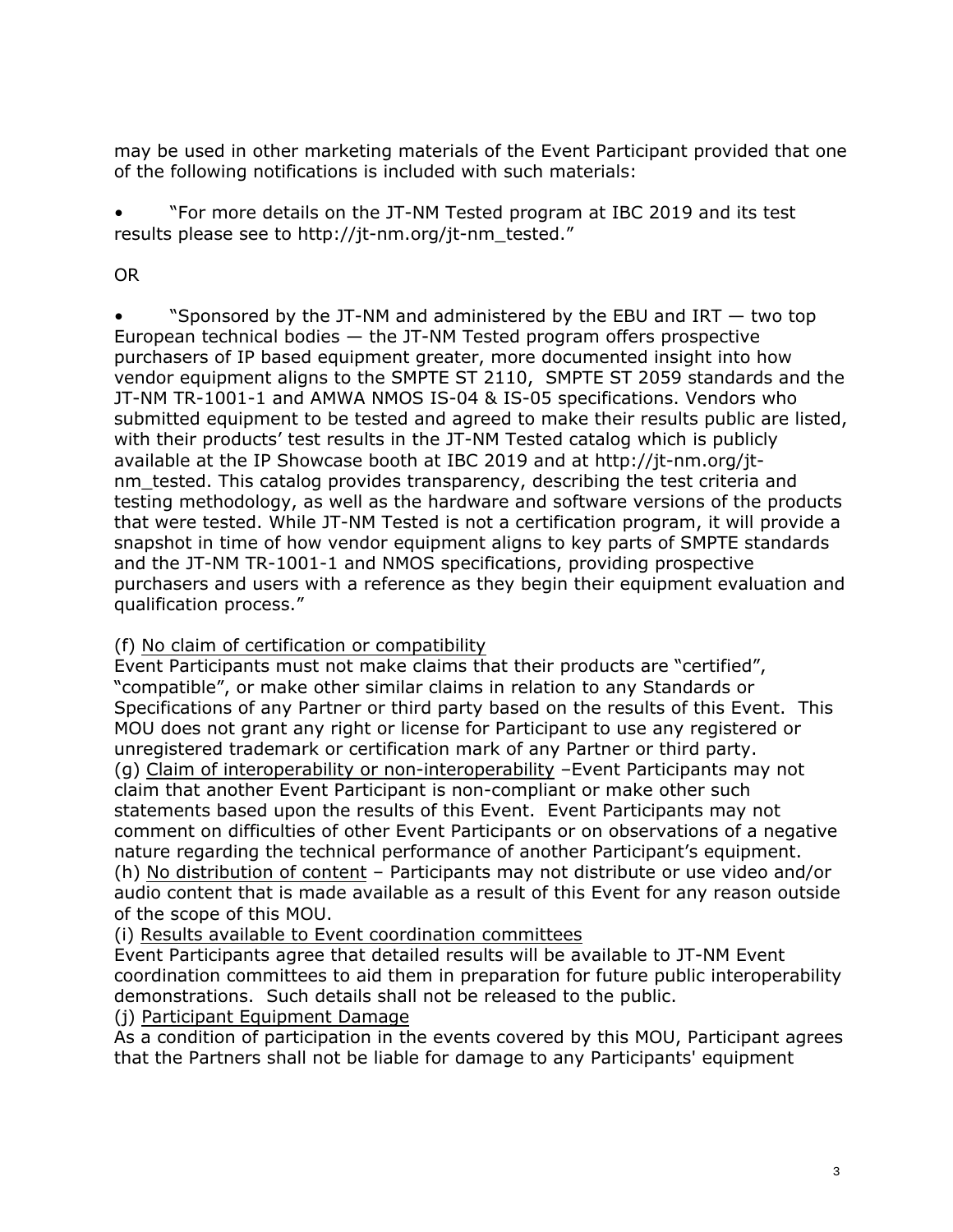regardless of who caused the damage or the circumstances under which the damage occurred.

 **4. Representations and Warranties** Each Party represents and warrants to the other that (a) it has due authority to enter into and perform this MOU, (b) its performance of this MOU will not conflict with any other agreement to which it is a Party.

 **5. Relationship of Parties** The relationship between the parties shall be that of independent signatories and nothing in this MOU shall be construed to constitute either party an, employee, agent or member of the other Party. Without limiting the foregoing, neither Party shall have authority to act for or to bind the other party in any way, to make representations or warranties or to execute agreements on behalf of the other Party, or to represent that it is in any way responsible for the acts or omissions of the other Party. Neither party shall be required to make any payment to the other Party or any other Partner or participant in this Event. Each Party shall pay its own costs and expenses with respect to its activities under this MOU.

 **6. Disclaimers and Indemnification** Participant shall indemnify, defend and hold harmless VSF from and against any damages arising as a result of personal injury to VSF or any other Partner or participant, or the employees, agents, contractors, assigns or invitees thereof, to the extent caused by the Participant. Participant disclaims its interpretation as, or reliance upon any warranties, express or implied, with respect to any information, test results or other confidential information disclosed by any Partner or participant to it at or in connection with the Event, including without limitation, the implied warranties of merchantability and fitness for a particular purpose and any warranty against infringement of intellectual property rights. Participant acknowledges and agrees that any such information, test results or other confidential information is provided as is, without warranty of any kind. Except as provided in the first sentence of this Section, Participant acknowledges and agrees that in no event shall any Party or other participant have any liability to any other Party, Partner or other participant for any indirect, incidental, consequential, special, punitive or exemplary damages arising out of this Agreement or participation in either or both Events, under any cause of action or theory of liability, whether or not advised of the possibility of such damage. Without limiting the generality of the foregoing, Participant agrees that in no event shall it hold VSF responsible for any action or inaction by any other Partner, Event participant or third party.

**7. Term and Termination** (a) This MOU shall remain in force until terminated by either Party.

(b) This MOU may be terminated (i) at any time without cause by either Party giving not less than 30 days' notice to the other Party of its desire to terminate, and (ii) on thirty days notice, in the case of the breach without cure of a material term by the Party receiving notice, providing that the Party giving notice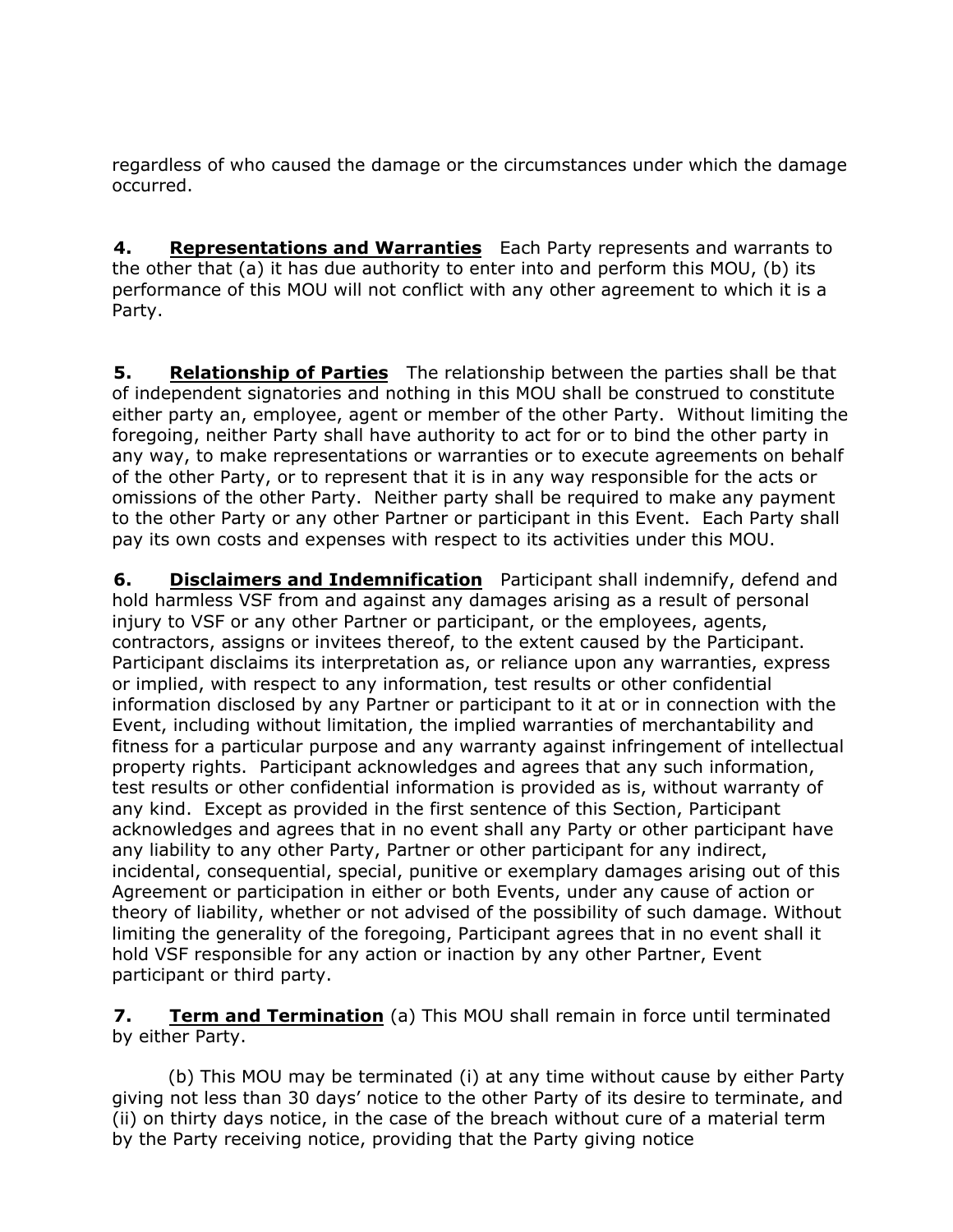provides sufficient detail in such notice of the nature of the breach to permit cure (except that where the breach, by its nature, is not susceptible to cure, termination shall be effective upon the giving of notice).

(c) All rights and obligations under this MOU will cease on termination, except for those referred to in Section 3 through 8, each of which shall survive indefinitely.

 **8. Miscellaneous** This MOU (a) shall be subject to the laws of New York, United States, without giving effect to its rules regarding conflicts of laws; (b) may only be amended in writing by authorized representatives of each Party; (c) supersedes any preexisting agreement or understanding between the Parties, whether written or oral; and (d) may not be assigned by either Party without the written permission of the other Party, except to a successor to its business or mission, as appropriate.

*Remainder of page intentionally left blank*